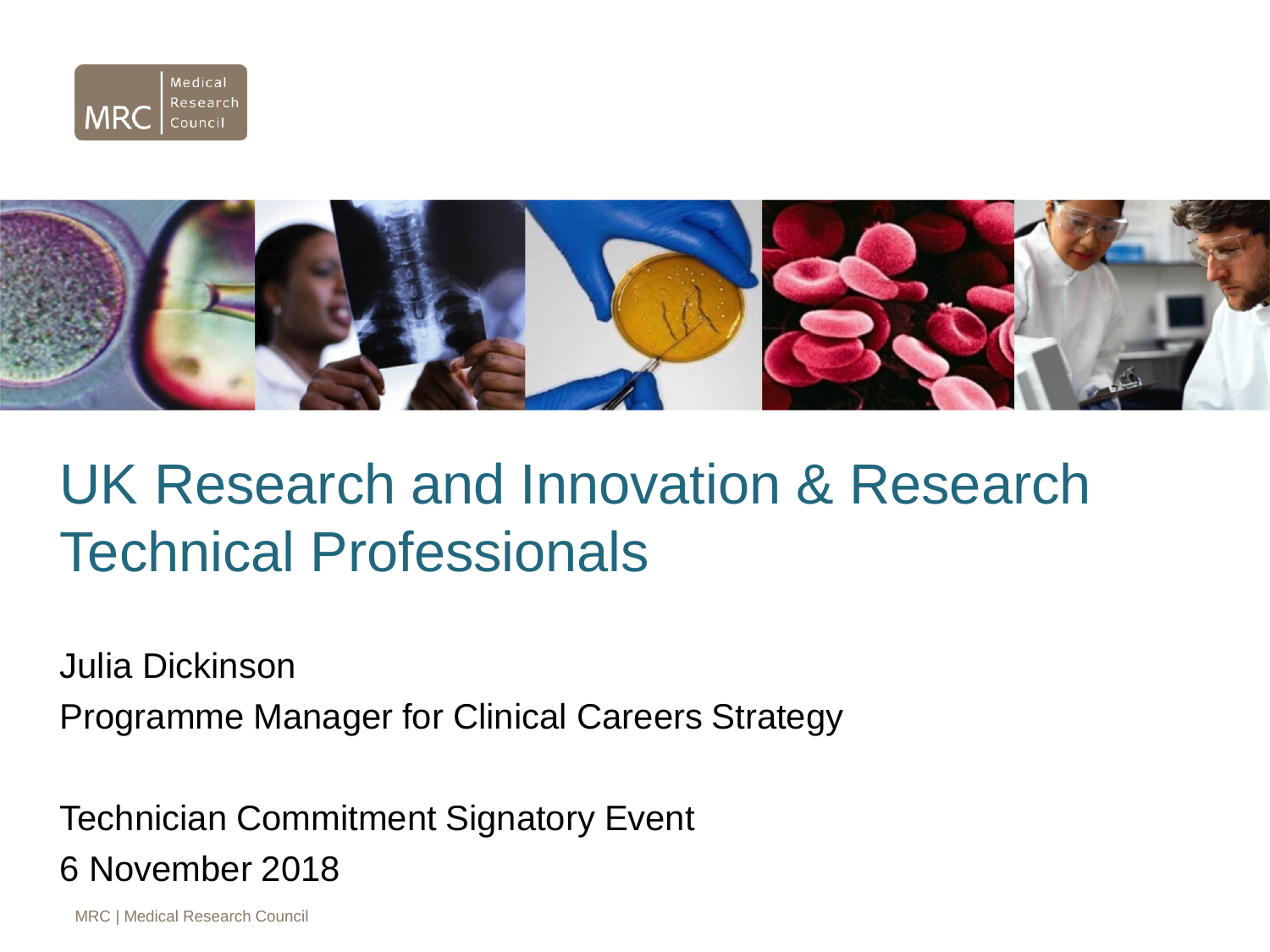### 2017/18 MRC Research Programme Expenditure

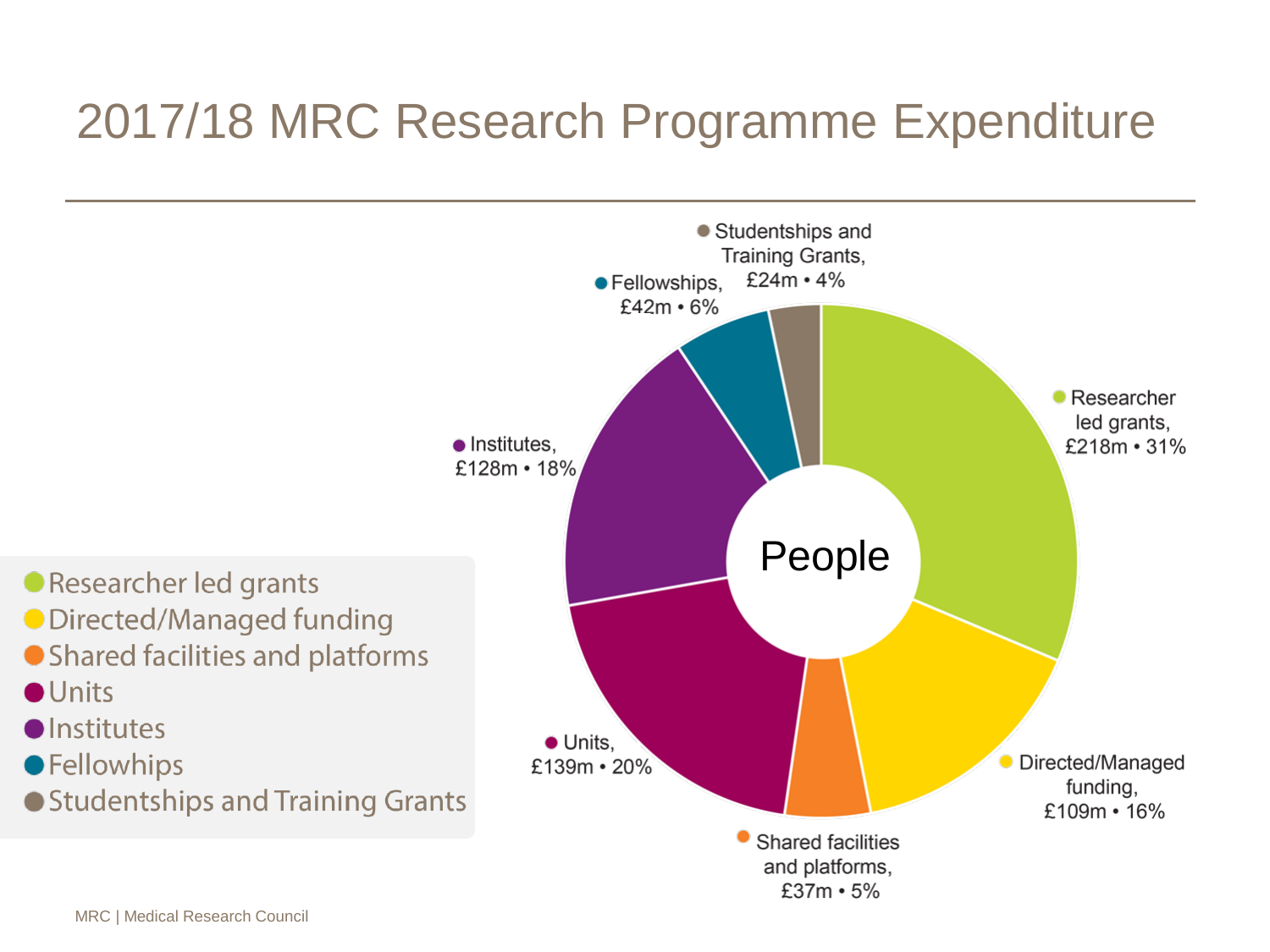#### MRC and UKRI: team science

#### **Researcher-led grants**

• Researcher Co-I status, unlimited Co-Is

#### **Units and Institutes**

- Technologist career paths critical part of review
- Budget available to support professional registration, training and workshops, and networking events

#### **Strategic support**

- Precision medicine, Dementias Research Institute and Dementias Platform UK, AMR Initiative all underpinned by team science approached
- DPUK: recognising the diverse contributions that underpin open data
- Working with HDR-UK to showcase new career framework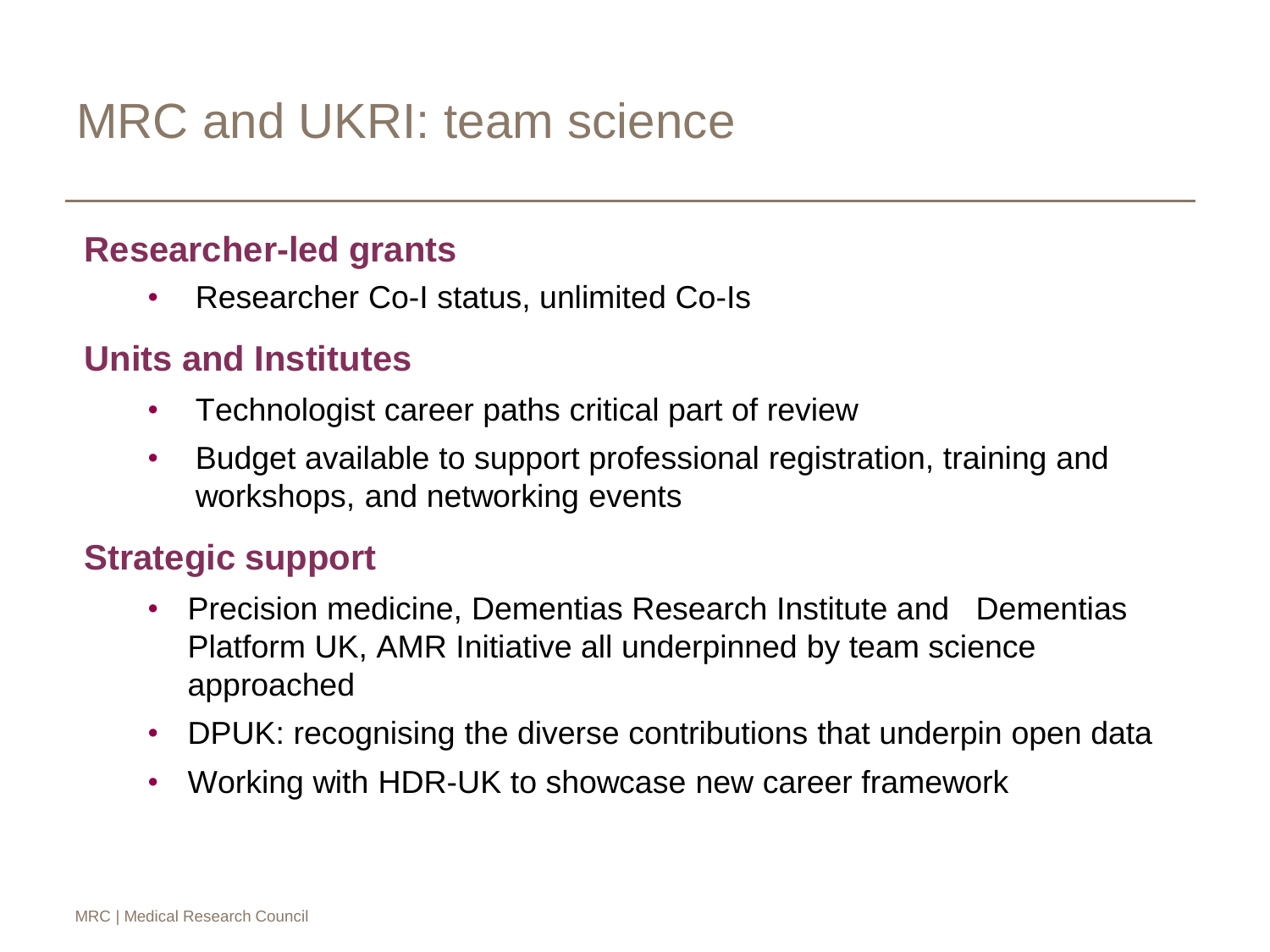## MRC career framework: case studies of team scientists

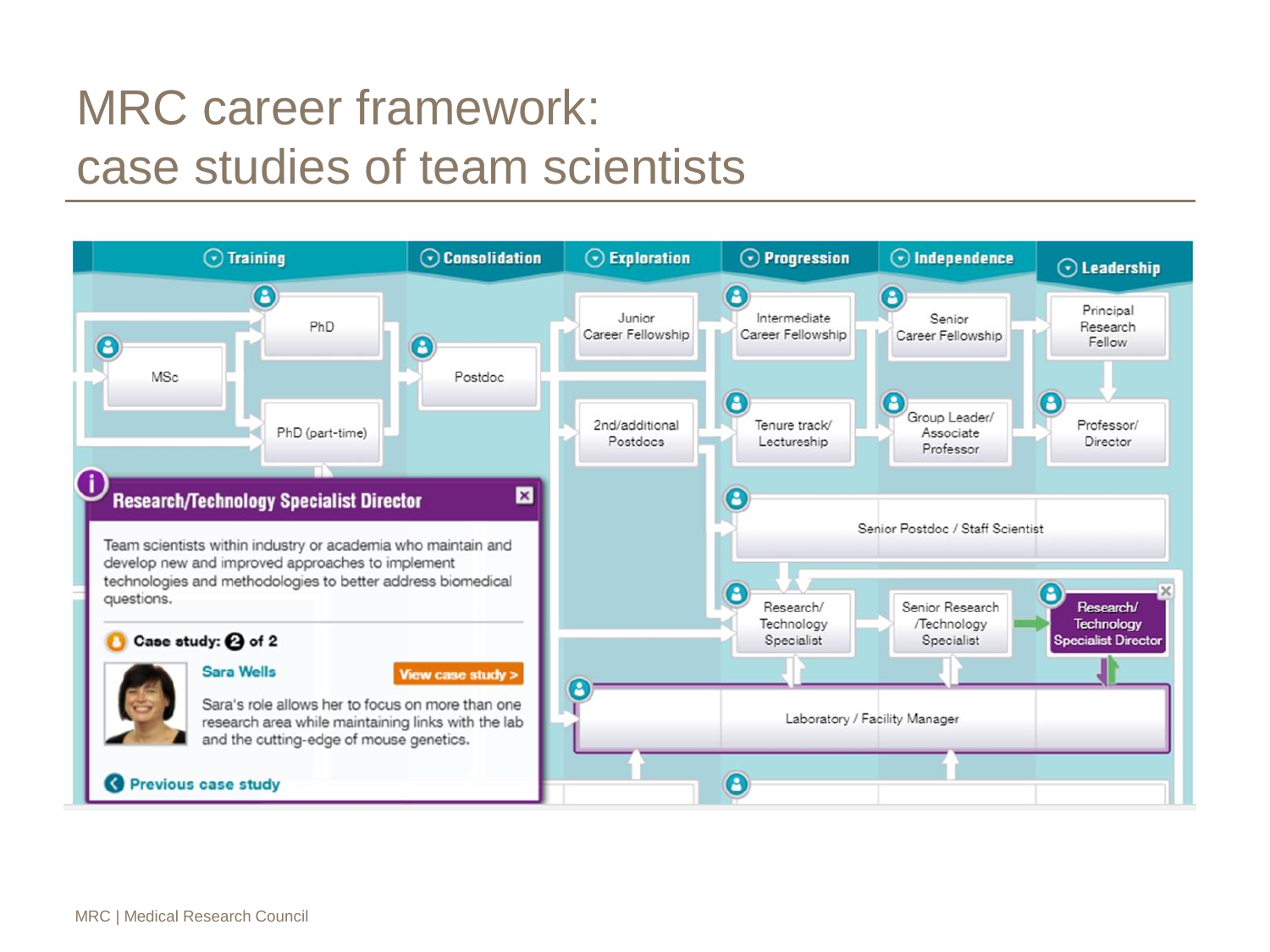## Health Data Research UK: Technologist career pathways

- Establishing a new paradigm for interdisciplinary research training
- Sustainable career pathways for health data technology specialists
- Recognition of team science approaches

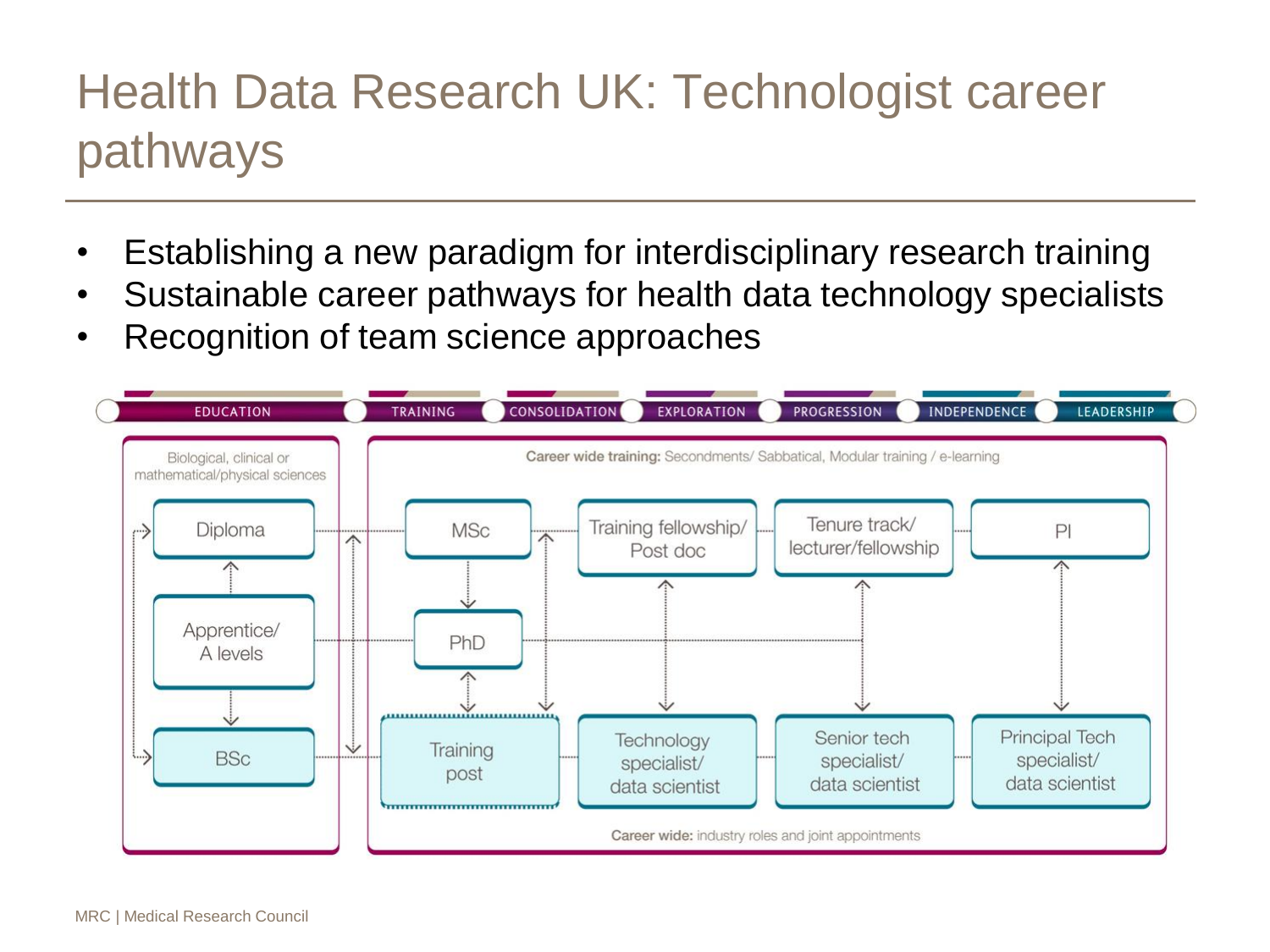### MRC and UKRI: Technologist Careers

- Supporting the technician's commitment
	- o Science Council Employer Champion
	- o CRICK and MRC Harwell signatories
- Bio-informatics Apprenticeship
	- o Launches Autumn 2018
- Time for research staff career development
	- $\circ$  to build relevant expertise and opportunities
- 2017 cross-council statement
	- o 2019 action plan
- UKRI Research and Innovation Roadmap
	- o Infrastructure priorities and staffing requirements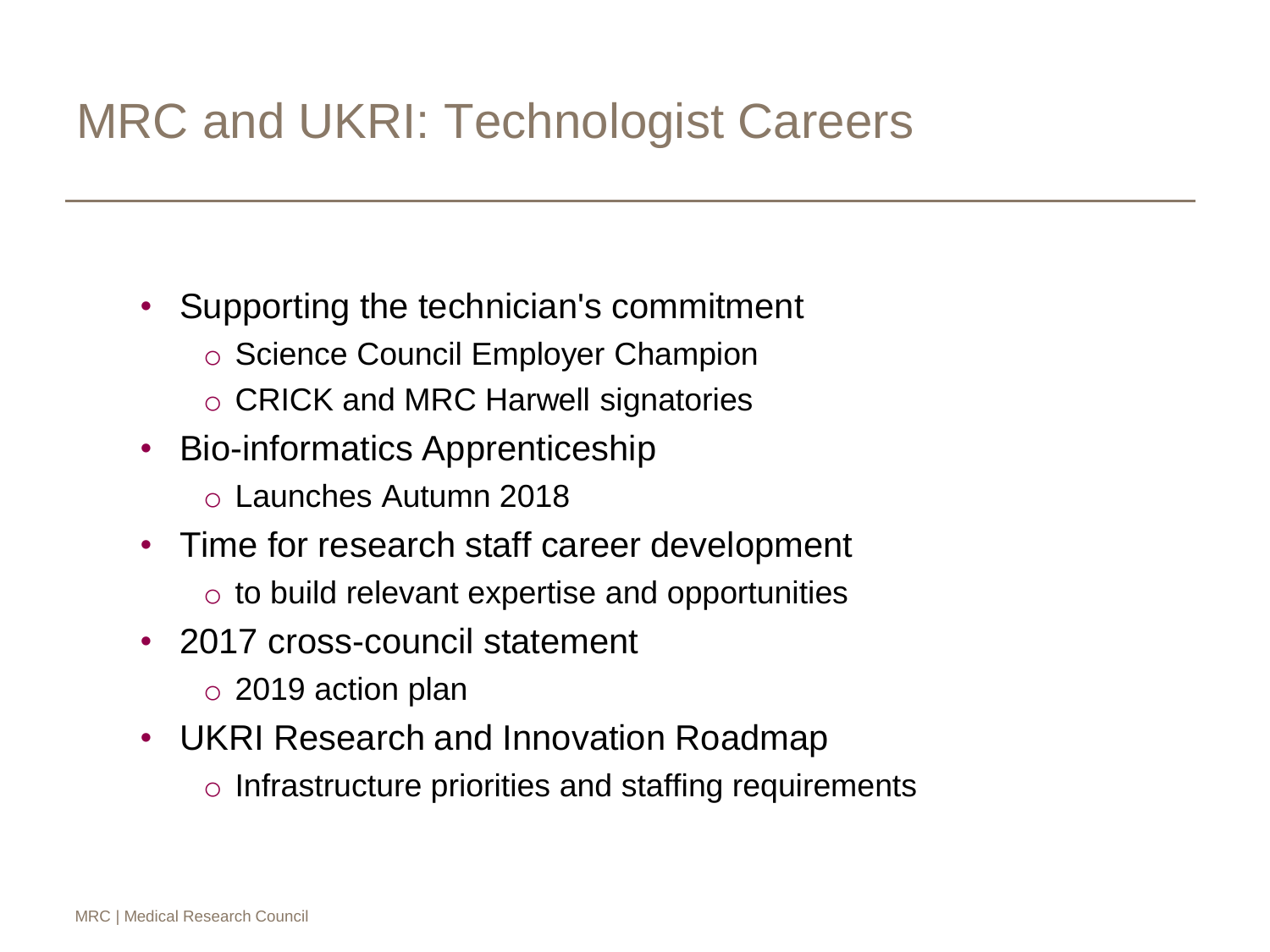MRC | Medical Research Council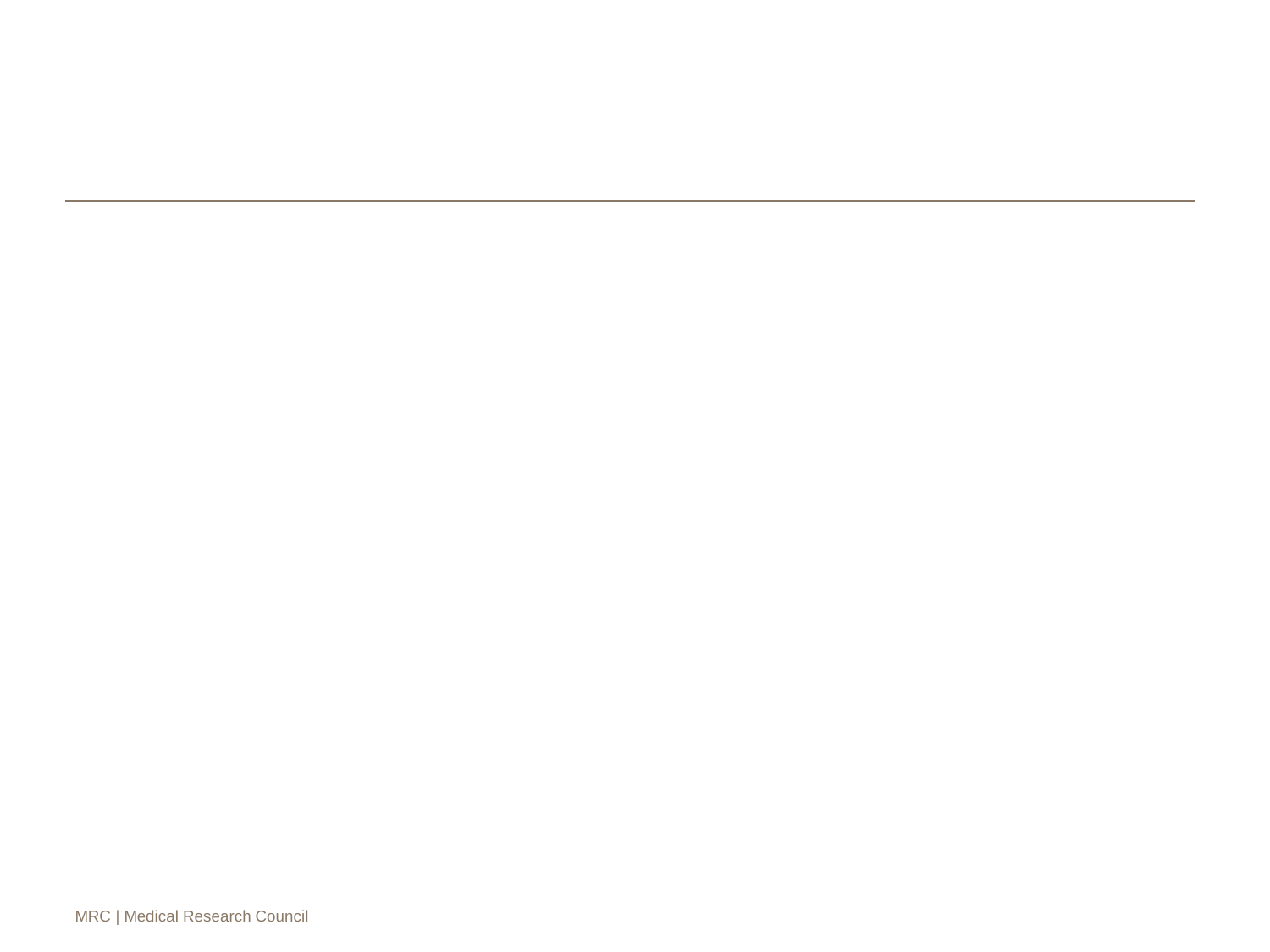## MRC Supporting Key Career Stages



- o **Variety of routes**  Grant/Fellowship/Large Investments
- o **Flexible** support focussed at key career **transition** points